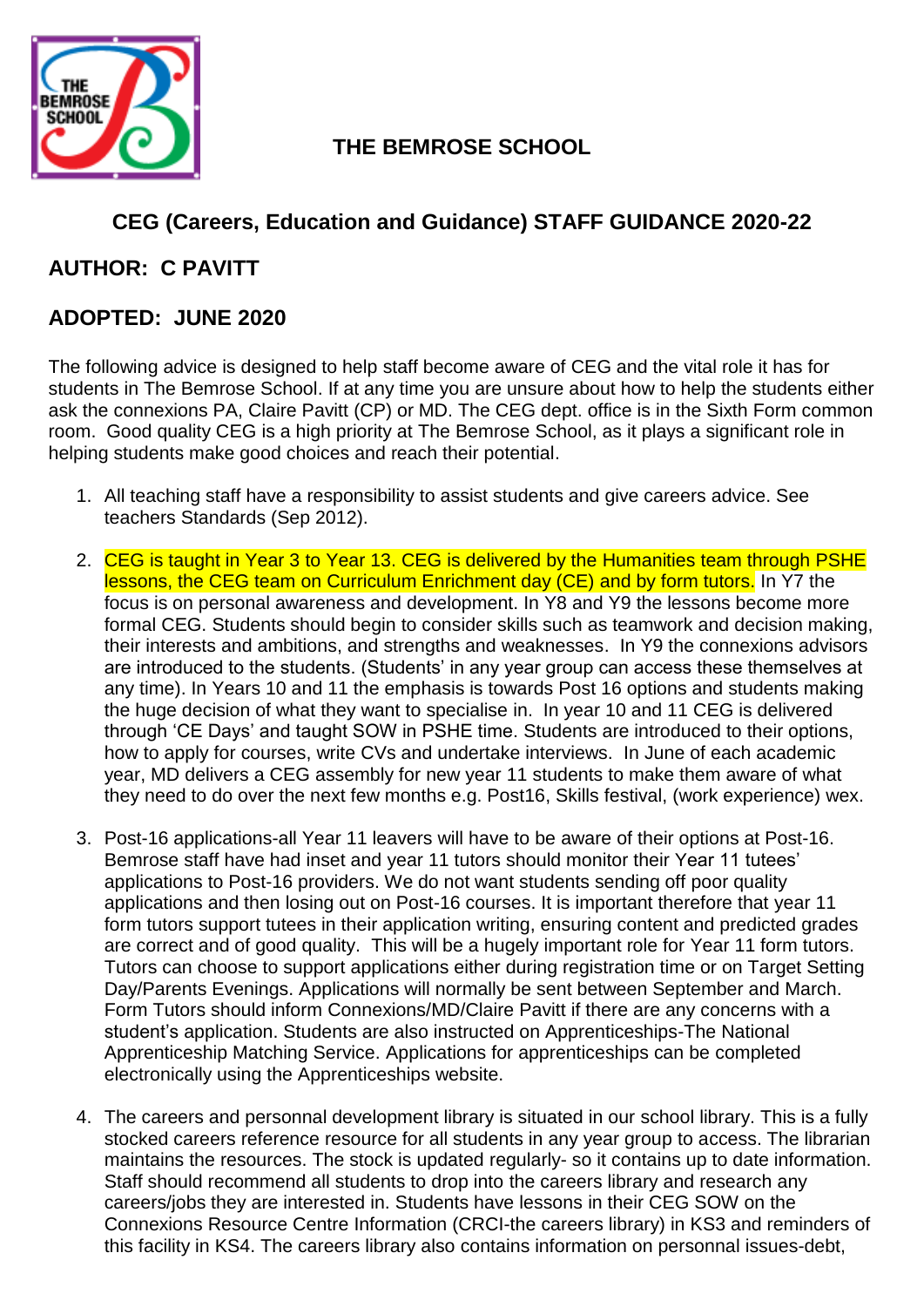bereavement, drugs advice, benefits, voluntary work etc. Form Tutors are recommended on a regular basis to take their form into the library and allow them time to research within the careers library.

- 5. Work experience administrator (Lisa Roberts), and one school Careers Lead (Claire Pavitt). These staff are responsible for and qualified to interview students and give high quality impartial formal careers advice and guidance. They are based in an office in the sixth form common room. The careers advisor's work part time in school and will issue students in year 11 with appointments during their working hours. Students can "self refer" or drop in to see an advisor ONLY at lunchtimes, break or after school. Staff will deliver purple connexions appointment slips to students in registration. Appointment times are also displayed on the careers notice board and in the staffroom. If a student has an appointment they will show you a purple appointment card. Only allow them to leave your lesson for a connexions interview if they show you the correct purple appointment slip. If they do not have a purple slip DO NOT allow them to leave your lesson. Any problems with a student on this issue please ensure MD is informed. MD meets the CEG team every half term to monitor Year 11 interviews/post 16 applications and any issues that arise.
- 6. Work experience- all students undertake a one week work experience placement, in April when in year 10. The process for work experience begins in the previous January. It takes a great deal of time to arrange places for the 130+ students in the year. (LR) is the admin assistant for work experience. If students have any queries about their placement, they must see CP or LR. If you have a friend/partner who has a business or works and they would be prepared to take a student for work experience let CP know. The timetable is closed for Y10 for one week when they are out on work experience. Students have preparation sessions before work experience as part of CE day. These sessions will instruct students on what to expect from work experience, Health and Safety and completing their work experience diaries. A debrief after work experience will ask students to reflect on what they gained from the experience and write thank you letters. CP also delivers an assembly to Year 10 prior to work experience to explain paperwork and expectations. Students cannot undertake work experience without permissions from parents and completing the necessary health and safety lessons. The governors expect as a minimum that all students will be contacted by phone by staff during work experience week. However, in the interests of the students and in developing the school's reputation in the community it is more important that staff visit students when they are on placement. The students really appreciate it when a member of staff makes the effort to visit them. Staff can sign up for this on the list in the staff room in March.
- 7. NEET. Not in education, employment or training. It is a government and school target to reduce NEET figures. It is vital that we reduce this figure and get it below 2% every year. (Ideally we want 0%). We want all our students to leave school and have a suitable place available for them at Post 16. There are many options available, a student should not leave school and not go into an Apprenticeship, college, Sixth Form or other Post 16 provider. Recent legislative changes mean that pupils who leave year 11 after summer 2013 have to continue in education or training for at least a further year. Pupils who left year 11 in summer 2014 or beyond need to continue until at least their 18th birthday. A small group of students will start the E2E course at Derby College. Entry to employment is a course where students get the opportunity to sample several different courses, they then choose and specialise. Connexions will organise this. Students who are in the EAL centre will have a session led by Derby College re. ESOL (English for Speakers of Other Languages) course. This is designed for students who have recently entered the country and lack English-speaking skills.
- 8. Career Mark- Is a national CEG quality Mark. Bemrose achieved this award in 2010 with CareerMark5 and achieved Career Mark 6 in 2013. The award is regularly reassessed and The Bemrose School was revalidated in December 2015. The Most recent CEG assessment is Gatsby Benchmark. The CEG provision in school fulfils and goes beyond this criteria.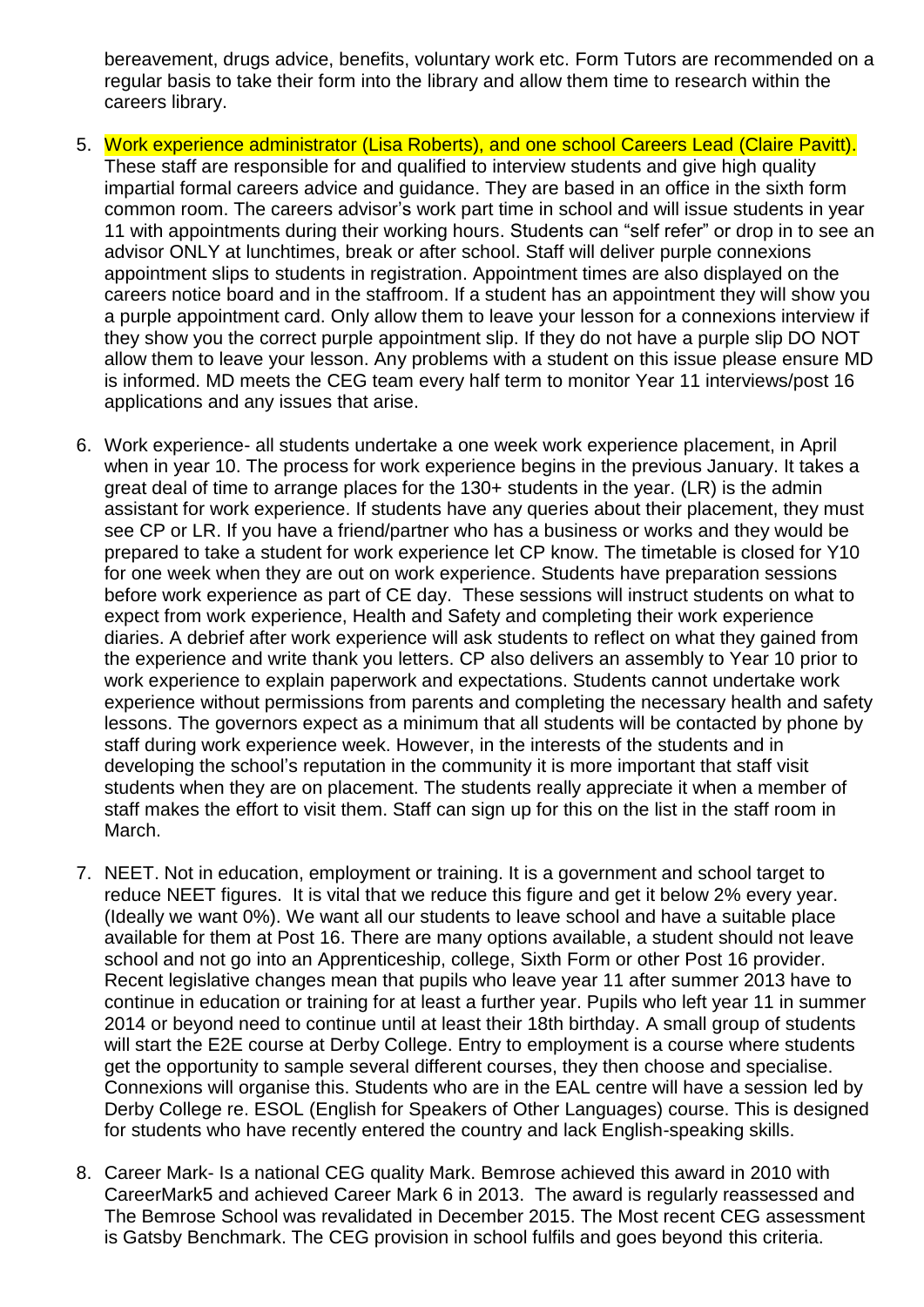- 9. Careers department website. This is a very extensive information tool and is accessed from the school website www.bemrose.derby.sch.uk. Click on the careers tab on the top of the homepage. The site includes guidance and advice, schemes of work, individual lesson plans, Connexions, Kudos, fast tomato, higher ideas, Apprenticeships and details on the work experience programme. (Our website is listed as being of "outstanding good practice" by connexions and OFSTED).
- 10.Skills festival. All students in Year 11 are encouraged to attend the annual connexions organised skills festival at The Roundhouse, at the start of the academic year. This is a huge event where students can meet hundreds of different employers, colleges and modern apprenticeship providers. School will organise to take students to the afternoon session of the skills festival. (There will be no year 11 lessons at this time). Students can also attend on their own for the evening session.
- 11. Careers notice boards. There is a staffroom notice board where all CEG issues are displayed and a student notice board on the ground floor between student toilets. Information displayed includes-job vacancies, apprenticeship vacancies, open days and work experience data. Information is also posted on the TV monitors on ground floor. CP will update staff via email and it is vital that staff disseminate this to the students and make the students aware of the opportunities and vacancies as they arise.
- 12.Staff are encouraged to undertake inset with Connexions and develop their skills in CEG. Details are posted on the CEG notice board in the staffroom. New staff all receive twilight INSET on CEG provision in school. Any other staff are always welcome to refresh their understanding of what school offers students.
- 13. The CEG dept provides a variety of "extra" sessions for students. This includes specialist apprenticeships workshops. Assemblies by specialist post-16 training providers eg. Derby skillbuild, YMCA, JTL, TBG learning, and over the school year organises visits to Apprenticeship events, Broomfield College and Armed forces open day.

It is vital that students are given their complete entitlement of CEG, this is a statutory requirement (see the 'Statutory Guidance: The duty to secure independent and impartial careers guidance for young people in schools March 2013' document from The Department for Education**)**. Students have to develop the skills to be able to make informed choices about their future. This will ensure they then get a suitable placement at Post 16 and have the skills to be adaptable and successful in a dynamic and very changeable labour market. If they avoid becoming NEET they have a far greater chance of reaching their full potential, being successful in life and having a fulfilling life where they make a contribution to society.

As you can see there is great deal going on in The Bemrose School in CEG to ensure all students can reach their potential, make a smooth transition into post 16 and have a suitable placement after Post 16. If you have any issues you are unsure about, come and see me.

Other related documents: CEG action plan CEG policy Connexions Information policy Work experience policy

#### **Glossary**